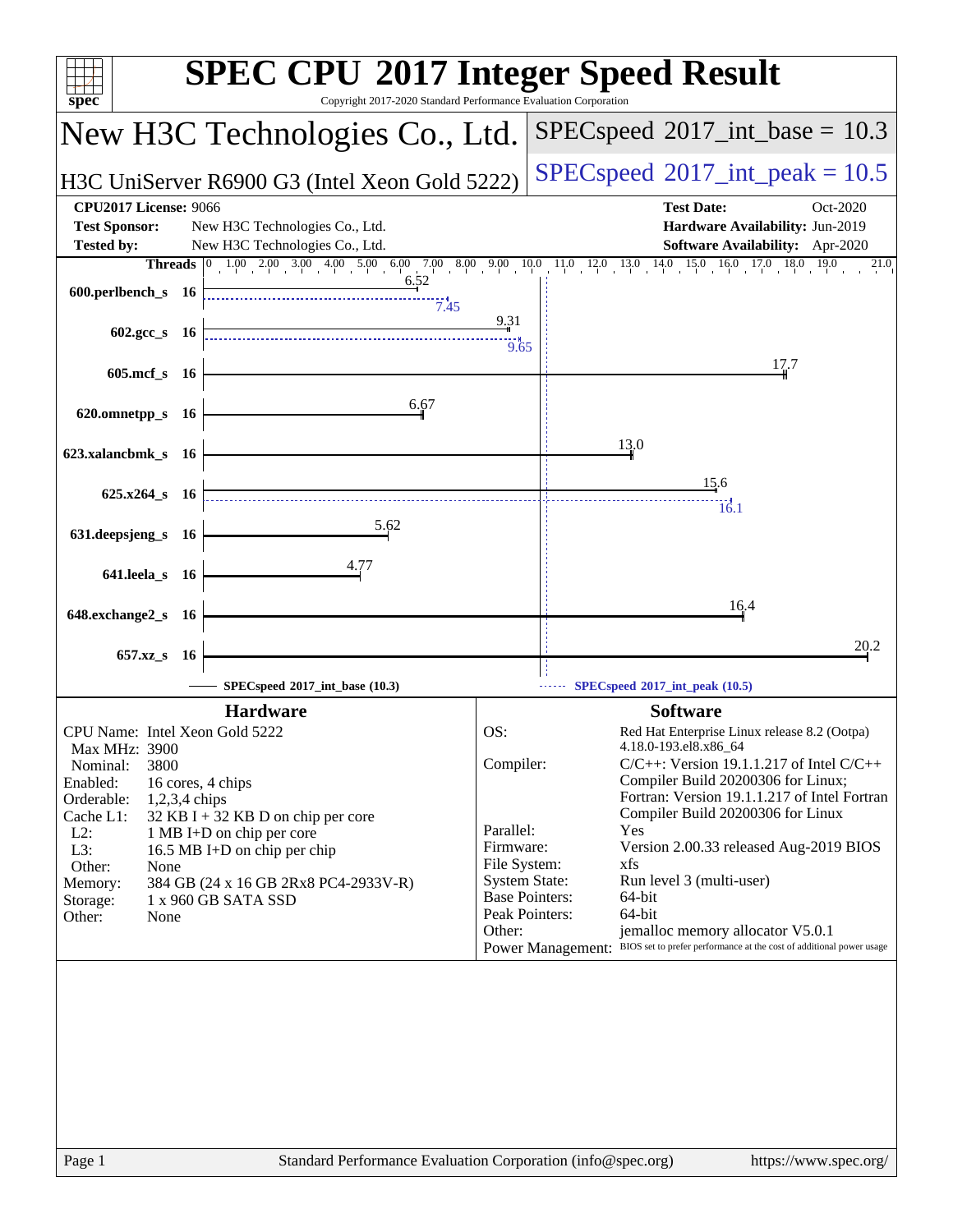

Copyright 2017-2020 Standard Performance Evaluation Corporation

## New H3C Technologies Co., Ltd.

H3C UniServer R6900 G3 (Intel Xeon Gold 5222) [SPECspeed](http://www.spec.org/auto/cpu2017/Docs/result-fields.html#SPECspeed2017intpeak)®2017\_int\_peak =  $10.5$ 

 $SPECspeed^{\circ}2017\_int\_base = 10.3$  $SPECspeed^{\circ}2017\_int\_base = 10.3$ 

**[Test Sponsor:](http://www.spec.org/auto/cpu2017/Docs/result-fields.html#TestSponsor)** New H3C Technologies Co., Ltd. **[Hardware Availability:](http://www.spec.org/auto/cpu2017/Docs/result-fields.html#HardwareAvailability)** Jun-2019 **[Tested by:](http://www.spec.org/auto/cpu2017/Docs/result-fields.html#Testedby)** New H3C Technologies Co., Ltd. **[Software Availability:](http://www.spec.org/auto/cpu2017/Docs/result-fields.html#SoftwareAvailability)** Apr-2020

**[CPU2017 License:](http://www.spec.org/auto/cpu2017/Docs/result-fields.html#CPU2017License)** 9066 **[Test Date:](http://www.spec.org/auto/cpu2017/Docs/result-fields.html#TestDate)** Oct-2020

## **[Results Table](http://www.spec.org/auto/cpu2017/Docs/result-fields.html#ResultsTable)**

|                                     | <b>Base</b>    |                |       |                |       |                | <b>Peak</b> |                |                |              |                |              |                |              |
|-------------------------------------|----------------|----------------|-------|----------------|-------|----------------|-------------|----------------|----------------|--------------|----------------|--------------|----------------|--------------|
| <b>Benchmark</b>                    | <b>Threads</b> | <b>Seconds</b> | Ratio | <b>Seconds</b> | Ratio | <b>Seconds</b> | Ratio       | <b>Threads</b> | <b>Seconds</b> | <b>Ratio</b> | <b>Seconds</b> | <b>Ratio</b> | <b>Seconds</b> | <b>Ratio</b> |
| $600.$ perlbench $\mathsf{S}$       | 16             | 272            | 6.52  | 272            | 6.53  | 273            | 6.50        | 16             | 238            | 7.45         | 239            | 7.44         | 238            | 7.46         |
| $602.\text{gcc}\_\text{s}$          | 16             | 428            | 9.31  | 427            | 9.34  | 430            | 9.25        | 16             | 412            | 9.67         | 413            | 9.65         | 415            | 9.61         |
| $605$ .mcf s                        | 16             | 266            | 17.8  | 266            | 17.7  | 267            | 17.7        | 16             | 266            | 17.8         | 266            | 17.7         | 267            | 17.7         |
| 620.omnetpp_s                       | 16             | 244            | 6.69  | 245            | 6.67  | 246            | 6.63        | 16             | 244            | 6.69         | 245            | 6.67         | 246            | 6.63         |
| 623.xalancbmk s                     | 16             | 109            | 13.0  | 108            | 13.1  | 109            | <b>13.0</b> | 16             | 109            | 13.0         | 108            | 13.1         | 109            | <b>13.0</b>  |
| 625.x264 s                          | 16             | 113            | 15.6  | 113            | 15.6  | 113            | 15.6        | 16             | 110            | 16.1         | 110            | 16.1         | 110            | 16.1         |
| 631. deepsjeng_s                    | 16             | 255            | 5.62  | 255            | 5.62  | 255            | 5.62        | 16             | 255            | 5.62         | 255            | 5.62         | 255            | 5.62         |
| 641.leela s                         | 16             | 358            | 4.77  | 358            | 4.77  | 357            | 4.77        | 16             | 358            | 4.77         | 358            | 4.77         | 357            | 4.77         |
| 648.exchange2_s                     | 16             | 179            | 16.4  | 179            | 16.5  | 179            | 16.4        | 16             | 179            | 16.4         | 179            | 16.5         | 179            | 16.4         |
| $657.xz$ s                          | 16             | 306            | 20.2  | 306            | 20.2  | 306            | 20.2        | 16             | 306            | 20.2         | 306            | 20.2         | 306            | 20.2         |
| $SPECspeed*2017$ int base =<br>10.3 |                |                |       |                |       |                |             |                |                |              |                |              |                |              |

**[SPECspeed](http://www.spec.org/auto/cpu2017/Docs/result-fields.html#SPECspeed2017intpeak)[2017\\_int\\_peak =](http://www.spec.org/auto/cpu2017/Docs/result-fields.html#SPECspeed2017intpeak) 10.5**

Results appear in the [order in which they were run.](http://www.spec.org/auto/cpu2017/Docs/result-fields.html#RunOrder) Bold underlined text [indicates a median measurement](http://www.spec.org/auto/cpu2017/Docs/result-fields.html#Median).

## **[Compiler Notes](http://www.spec.org/auto/cpu2017/Docs/result-fields.html#CompilerNotes)**

The inconsistent Compiler version information under Compiler Version section is due to a discrepancy in Intel Compiler. The correct version of C/C++ compiler is: Version 19.1.1.217 Build 20200306 Compiler for Linux The correct version of Fortran compiler is: Version 19.1.1.217 Build 20200306 Compiler for Linux

## **[Operating System Notes](http://www.spec.org/auto/cpu2017/Docs/result-fields.html#OperatingSystemNotes)**

Stack size set to unlimited using "ulimit -s unlimited"

## **[Environment Variables Notes](http://www.spec.org/auto/cpu2017/Docs/result-fields.html#EnvironmentVariablesNotes)**

```
Environment variables set by runcpu before the start of the run:
KMP AFFINITY = "granularity=fine, scatter"
LD_LIBRARY_PATH = "/home/speccpu/lib/intel64:/home/speccpu/je5.0.1-64"
MALLOC_CONF = "retain:true"
OMP_STACKSIZE = "192M"
```
## **[General Notes](http://www.spec.org/auto/cpu2017/Docs/result-fields.html#GeneralNotes)**

 Binaries compiled on a system with 1x Intel Core i9-7980XE CPU + 64GB RAM memory using Redhat Enterprise Linux 8.0 NA: The test sponsor attests, as of date of publication, that CVE-2017-5754 (Meltdown) is mitigated in the system as tested and documented. Yes: The test sponsor attests, as of date of publication, that CVE-2017-5753 (Spectre variant 1) is mitigated in the system as tested and documented. Yes: The test sponsor attests, as of date of publication, that CVE-2017-5715 (Spectre variant 2)

| Page 2 | Standard Performance Evaluation Corporation (info@spec.org) | https://www.spec.org/ |
|--------|-------------------------------------------------------------|-----------------------|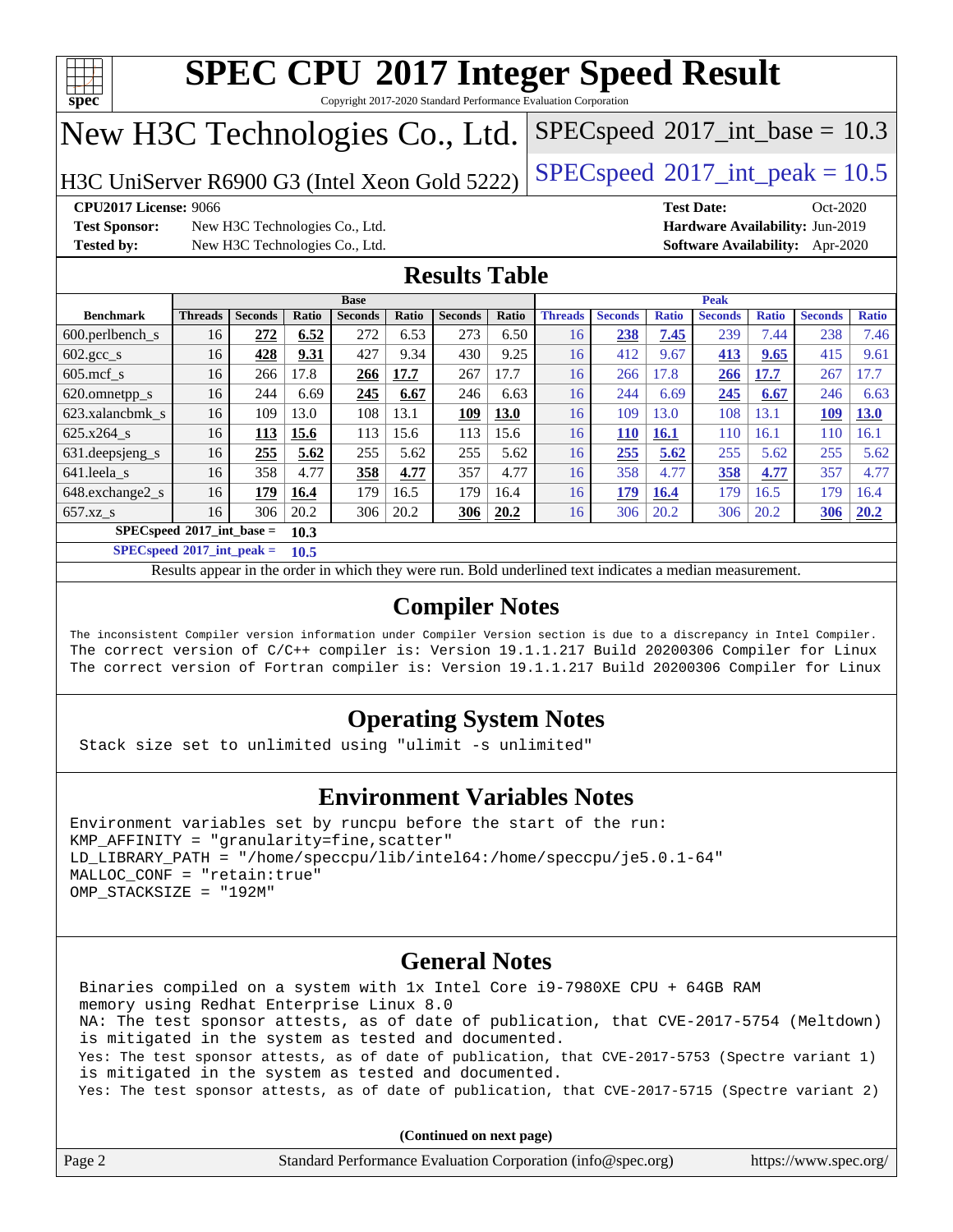

Copyright 2017-2020 Standard Performance Evaluation Corporation

## New H3C Technologies Co., Ltd.

H3C UniServer R6900 G3 (Intel Xeon Gold 5222) [SPECspeed](http://www.spec.org/auto/cpu2017/Docs/result-fields.html#SPECspeed2017intpeak)<sup>®</sup>[2017\\_int\\_peak = 1](http://www.spec.org/auto/cpu2017/Docs/result-fields.html#SPECspeed2017intpeak)0.5

 $SPECspeed^{\circ}2017\_int\_base = 10.3$  $SPECspeed^{\circ}2017\_int\_base = 10.3$ 

**[Test Sponsor:](http://www.spec.org/auto/cpu2017/Docs/result-fields.html#TestSponsor)** New H3C Technologies Co., Ltd. **[Hardware Availability:](http://www.spec.org/auto/cpu2017/Docs/result-fields.html#HardwareAvailability)** Jun-2019 **[Tested by:](http://www.spec.org/auto/cpu2017/Docs/result-fields.html#Testedby)** New H3C Technologies Co., Ltd. **[Software Availability:](http://www.spec.org/auto/cpu2017/Docs/result-fields.html#SoftwareAvailability)** Apr-2020

**[CPU2017 License:](http://www.spec.org/auto/cpu2017/Docs/result-fields.html#CPU2017License)** 9066 **[Test Date:](http://www.spec.org/auto/cpu2017/Docs/result-fields.html#TestDate)** Oct-2020

### **[General Notes \(Continued\)](http://www.spec.org/auto/cpu2017/Docs/result-fields.html#GeneralNotes)**

 is mitigated in the system as tested and documented. Transparent Huge Pages enabled by default Prior to runcpu invocation Filesystem page cache synced and cleared with: sync; echo 3> /proc/sys/vm/drop\_caches jemalloc, a general purpose malloc implementation built with the RedHat Enterprise 7.5, and the system compiler gcc 4.8.5 sources available from jemalloc.net or <https://github.com/jemalloc/jemalloc/releases>

### **[Platform Notes](http://www.spec.org/auto/cpu2017/Docs/result-fields.html#PlatformNotes)**

Page 3 Standard Performance Evaluation Corporation [\(info@spec.org\)](mailto:info@spec.org) <https://www.spec.org/> BIOS Settings: Set Hyper Threading to Disabled Set Patrol Scrub to Disabled Set IMC Interleaving to 2-way Interleave Sysinfo program /home/speccpu/bin/sysinfo Rev: r6365 of 2019-08-21 295195f888a3d7edb1e6e46a485a0011 running on localhost.localdomain Tue Oct 27 19:41:09 2020 SUT (System Under Test) info as seen by some common utilities. For more information on this section, see <https://www.spec.org/cpu2017/Docs/config.html#sysinfo> From /proc/cpuinfo model name : Intel(R) Xeon(R) Gold 5222 CPU @ 3.80GHz 4 "physical id"s (chips) 16 "processors" cores, siblings (Caution: counting these is hw and system dependent. The following excerpts from /proc/cpuinfo might not be reliable. Use with caution.) cpu cores : 4 siblings : 4 physical 0: cores 1 2 5 13 physical 1: cores 5 8 9 13 physical 2: cores 1 2 5 13 physical 3: cores 1 2 5 12 From lscpu: Architecture: x86\_64 CPU op-mode(s): 32-bit, 64-bit Byte Order: Little Endian CPU(s): 16 On-line CPU(s) list: 0-15 Thread(s) per core: 1 Core(s) per socket: 4 Socket(s): 4 **(Continued on next page)**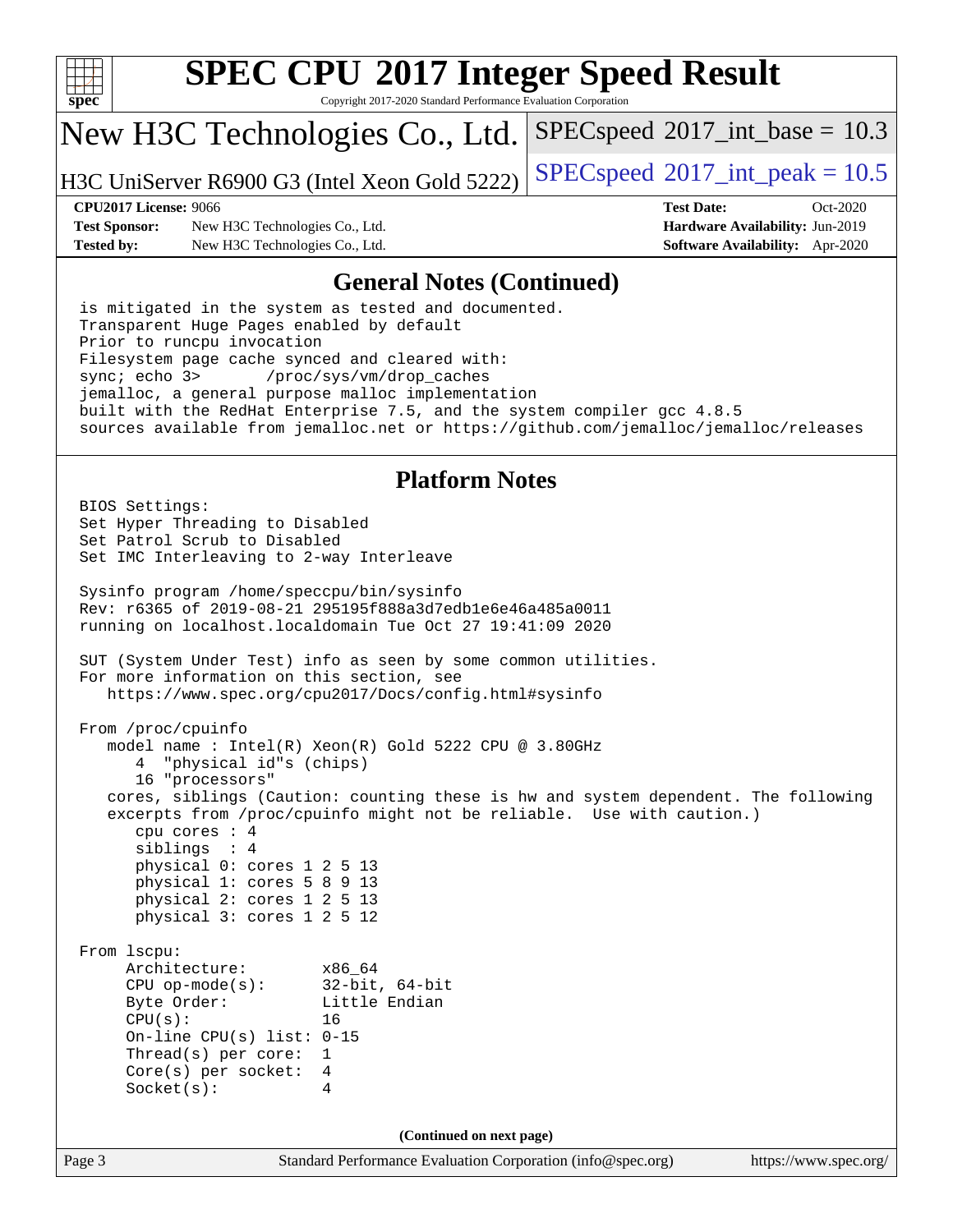

Copyright 2017-2020 Standard Performance Evaluation Corporation

## New H3C Technologies Co., Ltd.

H3C UniServer R6900 G3 (Intel Xeon Gold 5222) [SPECspeed](http://www.spec.org/auto/cpu2017/Docs/result-fields.html#SPECspeed2017intpeak)®2017\_int\_peak =  $10.5$ 

 $SPECspeed^{\circ}2017\_int\_base = 10.3$  $SPECspeed^{\circ}2017\_int\_base = 10.3$ 

**[Test Sponsor:](http://www.spec.org/auto/cpu2017/Docs/result-fields.html#TestSponsor)** New H3C Technologies Co., Ltd. **[Hardware Availability:](http://www.spec.org/auto/cpu2017/Docs/result-fields.html#HardwareAvailability)** Jun-2019 **[Tested by:](http://www.spec.org/auto/cpu2017/Docs/result-fields.html#Testedby)** New H3C Technologies Co., Ltd. **[Software Availability:](http://www.spec.org/auto/cpu2017/Docs/result-fields.html#SoftwareAvailability)** Apr-2020

**[CPU2017 License:](http://www.spec.org/auto/cpu2017/Docs/result-fields.html#CPU2017License)** 9066 **[Test Date:](http://www.spec.org/auto/cpu2017/Docs/result-fields.html#TestDate)** Oct-2020

### **[Platform Notes \(Continued\)](http://www.spec.org/auto/cpu2017/Docs/result-fields.html#PlatformNotes)**

| NUMA $node(s):$         | 4                                                                                                              |
|-------------------------|----------------------------------------------------------------------------------------------------------------|
| Vendor ID:              | GenuineIntel                                                                                                   |
| $CPU$ family:           | 6                                                                                                              |
| Model:                  | 85                                                                                                             |
| Model name:             | $Intel(R)$ Xeon $(R)$ Gold 5222 CPU @ 3.80GHz                                                                  |
| Stepping:               | 7                                                                                                              |
| CPU MHz:                | 1303.397                                                                                                       |
| $CPU$ max $MHz$ :       | 3900.0000                                                                                                      |
| $CPU$ min $MHz$ :       | 1200.0000                                                                                                      |
| BogoMIPS:               | 7600.00                                                                                                        |
| Virtualization:         | $VT - x$                                                                                                       |
| $L1d$ cache:            | 32K                                                                                                            |
| Lli cache:              | 32K                                                                                                            |
| L2 cache:               | 1024K                                                                                                          |
| $L3$ cache:             | 16896K                                                                                                         |
| NUMA $node0$ $CPU(s):$  | $0 - 3$                                                                                                        |
| NUMA $node1$ $CPU(s)$ : | $4 - 7$                                                                                                        |
| NUMA $node2$ $CPU(s):$  | $8 - 11$                                                                                                       |
| NUMA $node3$ $CPU(s)$ : | 12-15                                                                                                          |
| Flaqs:                  | fpu vme de pse tsc msr pae mce cx8 apic sep mtrr pge mca cmov                                                  |
|                         | pat pse36 clflush dts acpi mmx fxsr sse sse2 ss ht tm pbe syscall nx pdpe1qb rdtscp                            |
|                         | din sila akal ka sa salah sa Marangala sa taun dan salah sa dan salah salah sa salah sa salah sa salah sa sala |

nx pdpe1gb rdtscp lm constant\_tsc art arch\_perfmon pebs bts rep\_good nopl xtopology nonstop\_tsc cpuid aperfmperf pni pclmulqdq dtes64 monitor ds\_cpl vmx smx est tm2 ssse3 sdbg fma cx16 xtpr pdcm pcid dca sse4\_1 sse4\_2 x2apic movbe popcnt tsc\_deadline\_timer aes xsave avx f16c rdrand lahf\_lm abm 3dnowprefetch cpuid\_fault epb cat\_l3 cdp\_l3 invpcid\_single intel\_ppin ssbd mba ibrs ibpb stibp ibrs\_enhanced tpr\_shadow vnmi flexpriority ept vpid fsgsbase tsc\_adjust bmi1 hle avx2 smep bmi2 erms invpcid rtm cqm mpx rdt\_a avx512f avx512dq rdseed adx smap clflushopt clwb intel\_pt avx512cd avx512bw avx512vl xsaveopt xsavec xgetbv1 xsaves cqm\_llc cqm\_occup\_llc cqm\_mbm\_total cqm\_mbm\_local dtherm ida arat pln pts hwp hwp\_act\_window hwp\_epp hwp\_pkg\_req pku ospke avx512\_vnni md\_clear flush\_l1d arch\_capabilities

 /proc/cpuinfo cache data cache size : 16896 KB

 From numactl --hardware WARNING: a numactl 'node' might or might not correspond to a physical chip. available: 4 nodes (0-3) node 0 cpus: 0 1 2 3 node 0 size: 95073 MB node 0 free: 94688 MB node 1 cpus: 4 5 6 7 node 1 size: 96766 MB node 1 free: 96321 MB node 2 cpus: 8 9 10 11 node 2 size: 96766 MB node 2 free: 96512 MB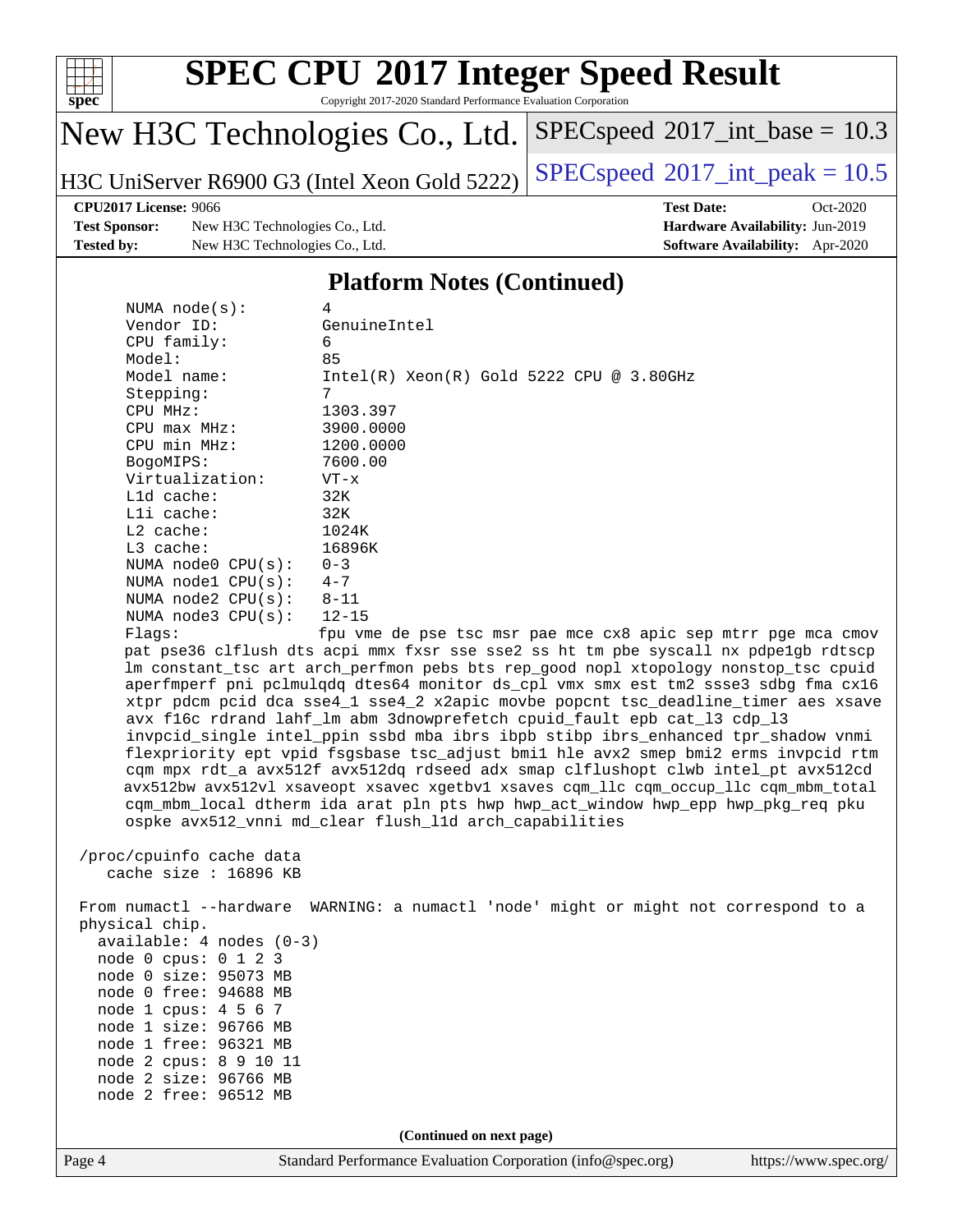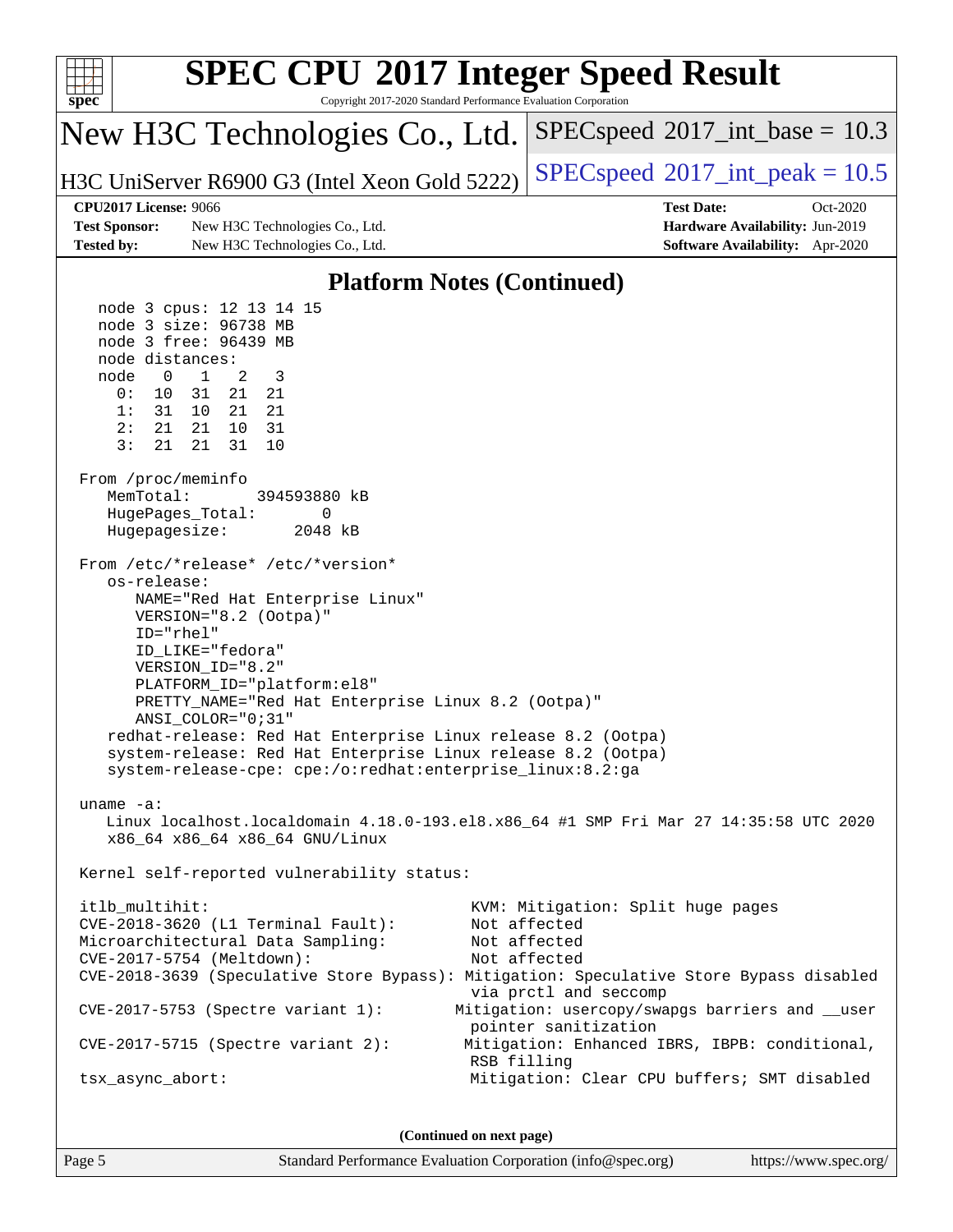| $spec^*$                                                                                                                                                                                                                                                                                                                                                                                                                            | <b>SPEC CPU®2017 Integer Speed Result</b><br>Copyright 2017-2020 Standard Performance Evaluation Corporation     |                                                                                                            |  |  |  |  |  |
|-------------------------------------------------------------------------------------------------------------------------------------------------------------------------------------------------------------------------------------------------------------------------------------------------------------------------------------------------------------------------------------------------------------------------------------|------------------------------------------------------------------------------------------------------------------|------------------------------------------------------------------------------------------------------------|--|--|--|--|--|
|                                                                                                                                                                                                                                                                                                                                                                                                                                     | New H3C Technologies Co., Ltd.                                                                                   | $SPEC speed^{\circ}2017\_int\_base = 10.3$                                                                 |  |  |  |  |  |
|                                                                                                                                                                                                                                                                                                                                                                                                                                     | H3C UniServer R6900 G3 (Intel Xeon Gold 5222)                                                                    | $SPEC speed^{\circ}2017\_int\_peak = 10.5$                                                                 |  |  |  |  |  |
| <b>CPU2017 License: 9066</b><br><b>Test Sponsor:</b><br><b>Tested by:</b>                                                                                                                                                                                                                                                                                                                                                           | New H3C Technologies Co., Ltd.<br>New H3C Technologies Co., Ltd.                                                 | <b>Test Date:</b><br>Oct-2020<br>Hardware Availability: Jun-2019<br><b>Software Availability:</b> Apr-2020 |  |  |  |  |  |
| <b>Platform Notes (Continued)</b>                                                                                                                                                                                                                                                                                                                                                                                                   |                                                                                                                  |                                                                                                            |  |  |  |  |  |
| run-level 3 Oct 27 19:33                                                                                                                                                                                                                                                                                                                                                                                                            |                                                                                                                  |                                                                                                            |  |  |  |  |  |
| SPEC is set to: /home/speccpu<br>Filesystem<br>Size Used Avail Use% Mounted on<br>Type<br>839G 112G 727G 14% / home<br>/dev/mapper/rhel-home xfs                                                                                                                                                                                                                                                                                    |                                                                                                                  |                                                                                                            |  |  |  |  |  |
| From /sys/devices/virtual/dmi/id<br>BIOS:<br>American Megatrends Inc. 2.00.33 08/22/2019<br>Vendor: New H3C Technologies Co., Ltd.<br>Product: H3C UniServer R6900 G3<br>Product Family: Rack<br>Serial: 210235A3T0H204000004                                                                                                                                                                                                       |                                                                                                                  |                                                                                                            |  |  |  |  |  |
| Additional information from dmidecode follows. WARNING: Use caution when you interpret<br>this section. The 'dmidecode' program reads system data which is "intended to allow<br>hardware to be accurately determined", but the intent may not be met, as there are<br>frequent changes to hardware, firmware, and the "DMTF SMBIOS" standard.<br>Memory:<br>24x Micron 18ASF2G72PDZ-2G9E1 16 GB 2 rank 2933<br>24x NO DIMM NO DIMM |                                                                                                                  |                                                                                                            |  |  |  |  |  |
| (End of data from sysinfo program)<br><b>Compiler Version Notes</b>                                                                                                                                                                                                                                                                                                                                                                 |                                                                                                                  |                                                                                                            |  |  |  |  |  |
|                                                                                                                                                                                                                                                                                                                                                                                                                                     |                                                                                                                  |                                                                                                            |  |  |  |  |  |
| $\mathsf{C}$                                                                                                                                                                                                                                                                                                                                                                                                                        | 600.perlbench_s(base) 602.gcc_s(base, peak) 605.mcf_s(base, peak)<br>625.x264_s(base, peak) 657.xz_s(base, peak) |                                                                                                            |  |  |  |  |  |
| Intel(R) C Compiler for applications running on Intel(R) 64, Version 2021.1<br>NextGen Build 20200304<br>Copyright (C) 1985-2020 Intel Corporation. All rights reserved.                                                                                                                                                                                                                                                            |                                                                                                                  |                                                                                                            |  |  |  |  |  |
|                                                                                                                                                                                                                                                                                                                                                                                                                                     |                                                                                                                  |                                                                                                            |  |  |  |  |  |
| C                                                                                                                                                                                                                                                                                                                                                                                                                                   | 600.perlbench_s(peak)                                                                                            |                                                                                                            |  |  |  |  |  |
| Intel(R) C Intel(R) 64 Compiler for applications running on Intel(R) 64,<br>Version 19.1.1.217 Build 20200306<br>Copyright (C) 1985-2020 Intel Corporation. All rights reserved.                                                                                                                                                                                                                                                    |                                                                                                                  |                                                                                                            |  |  |  |  |  |
| 600.perlbench_s(base) 602.gcc_s(base, peak) 605.mcf_s(base, peak)<br>C<br>$625.x264_s(base, peak)$ $657.xz_s(base, peak)$                                                                                                                                                                                                                                                                                                           |                                                                                                                  |                                                                                                            |  |  |  |  |  |
| (Continued on next page)                                                                                                                                                                                                                                                                                                                                                                                                            |                                                                                                                  |                                                                                                            |  |  |  |  |  |
| Page 6                                                                                                                                                                                                                                                                                                                                                                                                                              | Standard Performance Evaluation Corporation (info@spec.org)                                                      | https://www.spec.org/                                                                                      |  |  |  |  |  |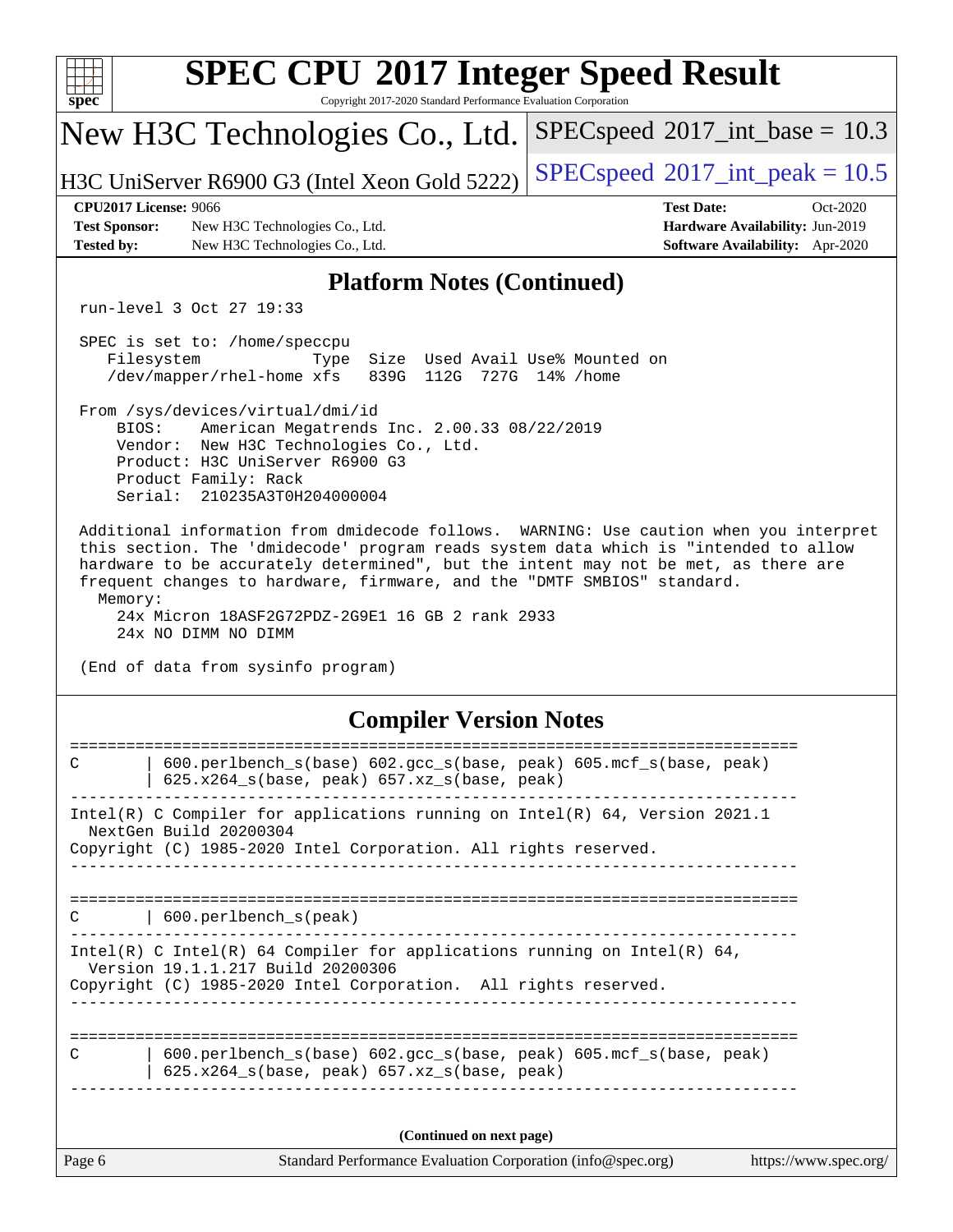| <b>SPEC CPU®2017 Integer Speed Result</b><br>Copyright 2017-2020 Standard Performance Evaluation Corporation<br>$spec^*$                                                                          |                                                                                                            |  |  |  |  |
|---------------------------------------------------------------------------------------------------------------------------------------------------------------------------------------------------|------------------------------------------------------------------------------------------------------------|--|--|--|--|
| New H3C Technologies Co., Ltd.                                                                                                                                                                    | $SPEC speed^{\circ}2017\_int\_base = 10.3$                                                                 |  |  |  |  |
| H3C UniServer R6900 G3 (Intel Xeon Gold 5222)                                                                                                                                                     | $SPEC speed$ <sup>®</sup> 2017_int_peak = 10.5                                                             |  |  |  |  |
| <b>CPU2017 License: 9066</b><br><b>Test Sponsor:</b><br>New H3C Technologies Co., Ltd.<br>New H3C Technologies Co., Ltd.<br><b>Tested by:</b>                                                     | <b>Test Date:</b><br>Oct-2020<br>Hardware Availability: Jun-2019<br><b>Software Availability:</b> Apr-2020 |  |  |  |  |
| <b>Compiler Version Notes (Continued)</b>                                                                                                                                                         |                                                                                                            |  |  |  |  |
| Intel(R) C Compiler for applications running on Intel(R) 64, Version 2021.1<br>NextGen Build 20200304<br>Copyright (C) 1985-2020 Intel Corporation. All rights reserved.                          |                                                                                                            |  |  |  |  |
| $\vert$ 600. perlbench s(peak)<br>C                                                                                                                                                               | -----------------------------------                                                                        |  |  |  |  |
| Intel(R) C Intel(R) 64 Compiler for applications running on Intel(R) 64,<br>Version 19.1.1.217 Build 20200306<br>Copyright (C) 1985-2020 Intel Corporation. All rights reserved.<br>------------- |                                                                                                            |  |  |  |  |
| 620.omnetpp_s(base, peak) 623.xalancbmk_s(base, peak)<br>$C++$<br>631.deepsjeng_s(base, peak) 641.leela_s(base, peak)                                                                             |                                                                                                            |  |  |  |  |
| Intel(R) C++ Compiler for applications running on Intel(R) 64, Version 2021.1<br>NextGen Build 20200304<br>Copyright (C) 1985-2020 Intel Corporation. All rights reserved.                        |                                                                                                            |  |  |  |  |
| Fortran   $648$ . exchange2 $s$ (base, peak)                                                                                                                                                      |                                                                                                            |  |  |  |  |
| $Intel(R)$ Fortran Intel(R) 64 Compiler for applications running on Intel(R)<br>64, Version 19.1.1.217 Build 20200306<br>Copyright (C) 1985-2020 Intel Corporation. All rights reserved.          |                                                                                                            |  |  |  |  |
|                                                                                                                                                                                                   |                                                                                                            |  |  |  |  |

## **[Base Compiler Invocation](http://www.spec.org/auto/cpu2017/Docs/result-fields.html#BaseCompilerInvocation)**

| C benchmarks: |
|---------------|
| icc           |

[C++ benchmarks:](http://www.spec.org/auto/cpu2017/Docs/result-fields.html#CXXbenchmarks) [icpc](http://www.spec.org/cpu2017/results/res2020q4/cpu2017-20201028-24332.flags.html#user_CXXbase_intel_icpc_c510b6838c7f56d33e37e94d029a35b4a7bccf4766a728ee175e80a419847e808290a9b78be685c44ab727ea267ec2f070ec5dc83b407c0218cded6866a35d07)

[Fortran benchmarks](http://www.spec.org/auto/cpu2017/Docs/result-fields.html#Fortranbenchmarks): [ifort](http://www.spec.org/cpu2017/results/res2020q4/cpu2017-20201028-24332.flags.html#user_FCbase_intel_ifort_8111460550e3ca792625aed983ce982f94888b8b503583aa7ba2b8303487b4d8a21a13e7191a45c5fd58ff318f48f9492884d4413fa793fd88dd292cad7027ca)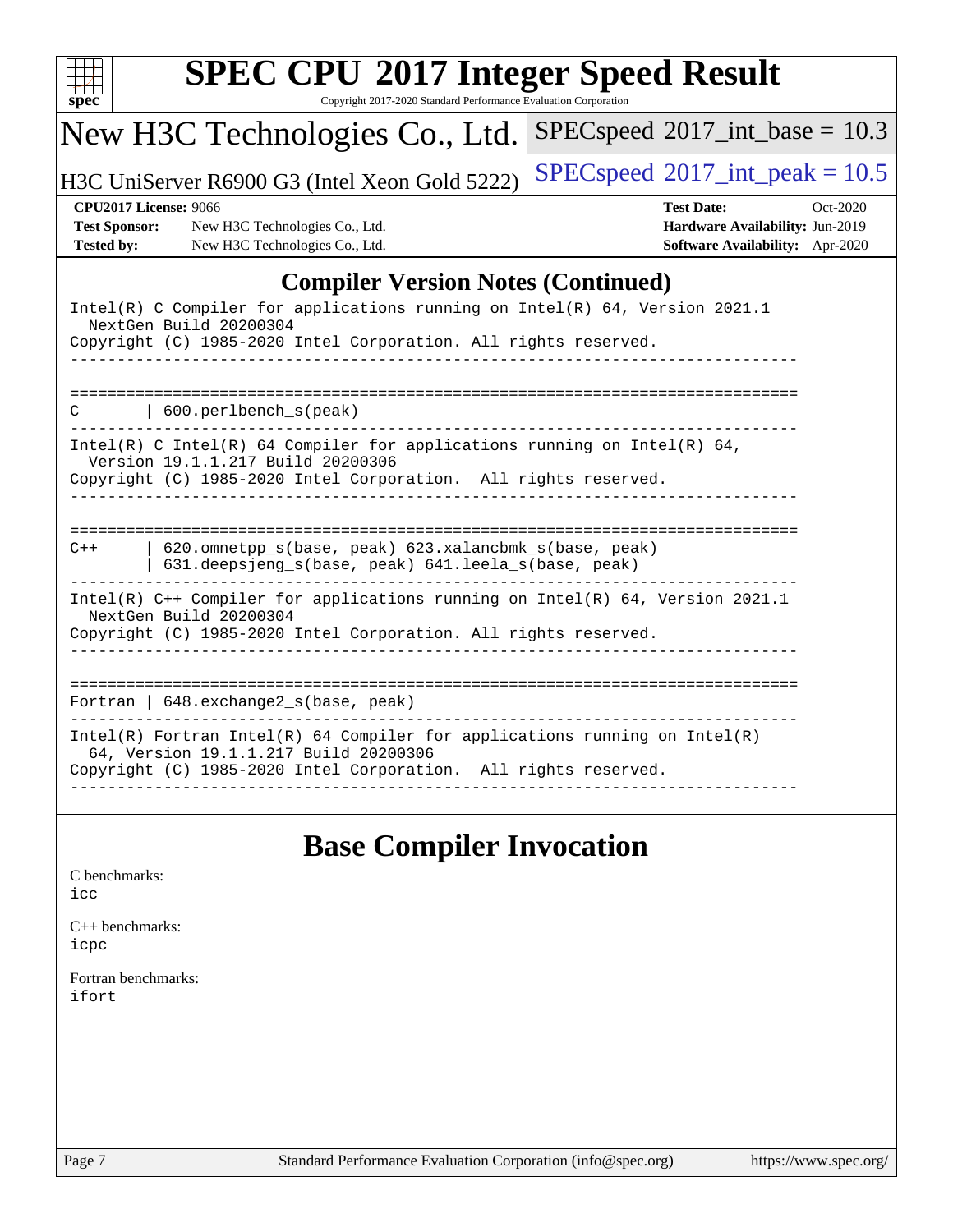

Copyright 2017-2020 Standard Performance Evaluation Corporation

## New H3C Technologies Co., Ltd.

H3C UniServer R6900 G3 (Intel Xeon Gold 5222) [SPECspeed](http://www.spec.org/auto/cpu2017/Docs/result-fields.html#SPECspeed2017intpeak)®2017\_int\_peak =  $10.5$ 

 $SPECspeed^{\circ}2017\_int\_base = 10.3$  $SPECspeed^{\circ}2017\_int\_base = 10.3$ 

**[Test Sponsor:](http://www.spec.org/auto/cpu2017/Docs/result-fields.html#TestSponsor)** New H3C Technologies Co., Ltd. **[Hardware Availability:](http://www.spec.org/auto/cpu2017/Docs/result-fields.html#HardwareAvailability)** Jun-2019 **[Tested by:](http://www.spec.org/auto/cpu2017/Docs/result-fields.html#Testedby)** New H3C Technologies Co., Ltd. **[Software Availability:](http://www.spec.org/auto/cpu2017/Docs/result-fields.html#SoftwareAvailability)** Apr-2020

**[CPU2017 License:](http://www.spec.org/auto/cpu2017/Docs/result-fields.html#CPU2017License)** 9066 **[Test Date:](http://www.spec.org/auto/cpu2017/Docs/result-fields.html#TestDate)** Oct-2020

## **[Base Portability Flags](http://www.spec.org/auto/cpu2017/Docs/result-fields.html#BasePortabilityFlags)**

 600.perlbench\_s: [-DSPEC\\_LP64](http://www.spec.org/cpu2017/results/res2020q4/cpu2017-20201028-24332.flags.html#b600.perlbench_s_basePORTABILITY_DSPEC_LP64) [-DSPEC\\_LINUX\\_X64](http://www.spec.org/cpu2017/results/res2020q4/cpu2017-20201028-24332.flags.html#b600.perlbench_s_baseCPORTABILITY_DSPEC_LINUX_X64) 602.gcc\_s: [-DSPEC\\_LP64](http://www.spec.org/cpu2017/results/res2020q4/cpu2017-20201028-24332.flags.html#suite_basePORTABILITY602_gcc_s_DSPEC_LP64) 605.mcf\_s: [-DSPEC\\_LP64](http://www.spec.org/cpu2017/results/res2020q4/cpu2017-20201028-24332.flags.html#suite_basePORTABILITY605_mcf_s_DSPEC_LP64) 620.omnetpp\_s: [-DSPEC\\_LP64](http://www.spec.org/cpu2017/results/res2020q4/cpu2017-20201028-24332.flags.html#suite_basePORTABILITY620_omnetpp_s_DSPEC_LP64) 623.xalancbmk\_s: [-DSPEC\\_LP64](http://www.spec.org/cpu2017/results/res2020q4/cpu2017-20201028-24332.flags.html#suite_basePORTABILITY623_xalancbmk_s_DSPEC_LP64) [-DSPEC\\_LINUX](http://www.spec.org/cpu2017/results/res2020q4/cpu2017-20201028-24332.flags.html#b623.xalancbmk_s_baseCXXPORTABILITY_DSPEC_LINUX) 625.x264\_s: [-DSPEC\\_LP64](http://www.spec.org/cpu2017/results/res2020q4/cpu2017-20201028-24332.flags.html#suite_basePORTABILITY625_x264_s_DSPEC_LP64) 631.deepsjeng\_s: [-DSPEC\\_LP64](http://www.spec.org/cpu2017/results/res2020q4/cpu2017-20201028-24332.flags.html#suite_basePORTABILITY631_deepsjeng_s_DSPEC_LP64) 641.leela\_s: [-DSPEC\\_LP64](http://www.spec.org/cpu2017/results/res2020q4/cpu2017-20201028-24332.flags.html#suite_basePORTABILITY641_leela_s_DSPEC_LP64) 648.exchange2\_s: [-DSPEC\\_LP64](http://www.spec.org/cpu2017/results/res2020q4/cpu2017-20201028-24332.flags.html#suite_basePORTABILITY648_exchange2_s_DSPEC_LP64) 657.xz\_s: [-DSPEC\\_LP64](http://www.spec.org/cpu2017/results/res2020q4/cpu2017-20201028-24332.flags.html#suite_basePORTABILITY657_xz_s_DSPEC_LP64)

## **[Base Optimization Flags](http://www.spec.org/auto/cpu2017/Docs/result-fields.html#BaseOptimizationFlags)**

### [C benchmarks](http://www.spec.org/auto/cpu2017/Docs/result-fields.html#Cbenchmarks):

```
-m64 -qnextgen -std=c11
-Wl,-plugin-opt=-x86-branches-within-32B-boundaries -Wl,-z,muldefs
-xCORE-AVX512 -O3 -ffast-math -flto -mfpmath=sse -funroll-loops
-fuse-ld=gold -qopt-mem-layout-trans=4 -fopenmp -DSPEC_OPENMP
-L/usr/local/jemalloc64-5.0.1/lib -ljemalloc
```
### [C++ benchmarks:](http://www.spec.org/auto/cpu2017/Docs/result-fields.html#CXXbenchmarks)

```
-m64 -qnextgen -Wl,-plugin-opt=-x86-branches-within-32B-boundaries
-Wl,-z,muldefs -xCORE-AVX512 -O3 -ffast-math -flto -mfpmath=sse
-funroll-loops -fuse-ld=gold -qopt-mem-layout-trans=4
-L/usr/local/IntelCompiler19/compilers_and_libraries_2020.1.217/linux/compiler/lib/intel64_lin
-lqkmalloc
```
### [Fortran benchmarks:](http://www.spec.org/auto/cpu2017/Docs/result-fields.html#Fortranbenchmarks)

```
-m64 -Wl,-plugin-opt=-x86-branches-within-32B-boundaries -xCORE-AVX512
-O3 -ipo -no-prec-div -qopt-mem-layout-trans=4
-nostandard-realloc-lhs -align array32byte
-mbranches-within-32B-boundaries
```
## **[Peak Compiler Invocation](http://www.spec.org/auto/cpu2017/Docs/result-fields.html#PeakCompilerInvocation)**

[C benchmarks](http://www.spec.org/auto/cpu2017/Docs/result-fields.html#Cbenchmarks): [icc](http://www.spec.org/cpu2017/results/res2020q4/cpu2017-20201028-24332.flags.html#user_CCpeak_intel_icc_66fc1ee009f7361af1fbd72ca7dcefbb700085f36577c54f309893dd4ec40d12360134090235512931783d35fd58c0460139e722d5067c5574d8eaf2b3e37e92)

[C++ benchmarks:](http://www.spec.org/auto/cpu2017/Docs/result-fields.html#CXXbenchmarks) [icpc](http://www.spec.org/cpu2017/results/res2020q4/cpu2017-20201028-24332.flags.html#user_CXXpeak_intel_icpc_c510b6838c7f56d33e37e94d029a35b4a7bccf4766a728ee175e80a419847e808290a9b78be685c44ab727ea267ec2f070ec5dc83b407c0218cded6866a35d07)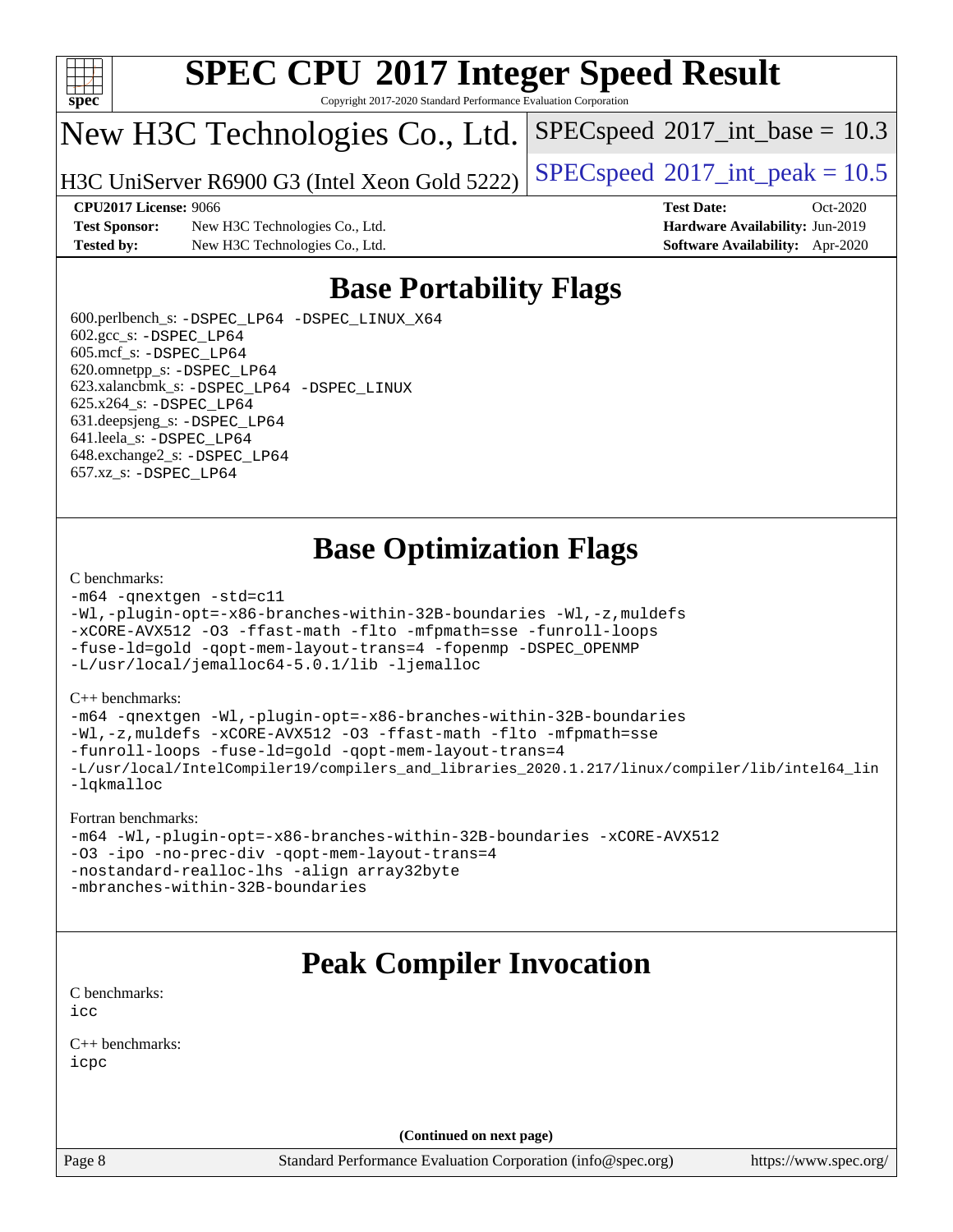

Copyright 2017-2020 Standard Performance Evaluation Corporation

## New H3C Technologies Co., Ltd.

H3C UniServer R6900 G3 (Intel Xeon Gold 5222) [SPECspeed](http://www.spec.org/auto/cpu2017/Docs/result-fields.html#SPECspeed2017intpeak)®2017\_int\_peak =  $10.5$ 

 $SPECspeed^{\circledcirc}2017\_int\_base = 10.3$  $SPECspeed^{\circledcirc}2017\_int\_base = 10.3$ 

**[Test Sponsor:](http://www.spec.org/auto/cpu2017/Docs/result-fields.html#TestSponsor)** New H3C Technologies Co., Ltd. **[Hardware Availability:](http://www.spec.org/auto/cpu2017/Docs/result-fields.html#HardwareAvailability)** Jun-2019 **[Tested by:](http://www.spec.org/auto/cpu2017/Docs/result-fields.html#Testedby)** New H3C Technologies Co., Ltd. **[Software Availability:](http://www.spec.org/auto/cpu2017/Docs/result-fields.html#SoftwareAvailability)** Apr-2020

**[CPU2017 License:](http://www.spec.org/auto/cpu2017/Docs/result-fields.html#CPU2017License)** 9066 **[Test Date:](http://www.spec.org/auto/cpu2017/Docs/result-fields.html#TestDate)** Oct-2020

## **[Peak Compiler Invocation \(Continued\)](http://www.spec.org/auto/cpu2017/Docs/result-fields.html#PeakCompilerInvocation)**

[Fortran benchmarks](http://www.spec.org/auto/cpu2017/Docs/result-fields.html#Fortranbenchmarks): [ifort](http://www.spec.org/cpu2017/results/res2020q4/cpu2017-20201028-24332.flags.html#user_FCpeak_intel_ifort_8111460550e3ca792625aed983ce982f94888b8b503583aa7ba2b8303487b4d8a21a13e7191a45c5fd58ff318f48f9492884d4413fa793fd88dd292cad7027ca)

## **[Peak Portability Flags](http://www.spec.org/auto/cpu2017/Docs/result-fields.html#PeakPortabilityFlags)**

 600.perlbench\_s: [-DSPEC\\_LP64](http://www.spec.org/cpu2017/results/res2020q4/cpu2017-20201028-24332.flags.html#b600.perlbench_s_peakPORTABILITY_DSPEC_LP64) [-DSPEC\\_LINUX\\_X64](http://www.spec.org/cpu2017/results/res2020q4/cpu2017-20201028-24332.flags.html#b600.perlbench_s_peakCPORTABILITY_DSPEC_LINUX_X64) 602.gcc\_s: [-DSPEC\\_LP64](http://www.spec.org/cpu2017/results/res2020q4/cpu2017-20201028-24332.flags.html#suite_peakCCLD602_gcc_s_DSPEC_LP64)(\*) [-DSPEC\\_LP64](http://www.spec.org/cpu2017/results/res2020q4/cpu2017-20201028-24332.flags.html#suite_peakPORTABILITY602_gcc_s_DSPEC_LP64) 605.mcf\_s: [-DSPEC\\_LP64](http://www.spec.org/cpu2017/results/res2020q4/cpu2017-20201028-24332.flags.html#suite_peakPORTABILITY605_mcf_s_DSPEC_LP64) 620.omnetpp\_s: [-DSPEC\\_LP64](http://www.spec.org/cpu2017/results/res2020q4/cpu2017-20201028-24332.flags.html#suite_peakPORTABILITY620_omnetpp_s_DSPEC_LP64) 623.xalancbmk\_s: [-DSPEC\\_LP64](http://www.spec.org/cpu2017/results/res2020q4/cpu2017-20201028-24332.flags.html#suite_peakPORTABILITY623_xalancbmk_s_DSPEC_LP64) [-DSPEC\\_LINUX](http://www.spec.org/cpu2017/results/res2020q4/cpu2017-20201028-24332.flags.html#b623.xalancbmk_s_peakCXXPORTABILITY_DSPEC_LINUX) 625.x264\_s: [-DSPEC\\_LP64](http://www.spec.org/cpu2017/results/res2020q4/cpu2017-20201028-24332.flags.html#suite_peakPORTABILITY625_x264_s_DSPEC_LP64) 631.deepsjeng\_s: [-DSPEC\\_LP64](http://www.spec.org/cpu2017/results/res2020q4/cpu2017-20201028-24332.flags.html#suite_peakPORTABILITY631_deepsjeng_s_DSPEC_LP64) 641.leela\_s: [-DSPEC\\_LP64](http://www.spec.org/cpu2017/results/res2020q4/cpu2017-20201028-24332.flags.html#suite_peakPORTABILITY641_leela_s_DSPEC_LP64) 648.exchange2\_s: [-DSPEC\\_LP64](http://www.spec.org/cpu2017/results/res2020q4/cpu2017-20201028-24332.flags.html#suite_peakPORTABILITY648_exchange2_s_DSPEC_LP64) 657.xz\_s: [-DSPEC\\_LP64](http://www.spec.org/cpu2017/results/res2020q4/cpu2017-20201028-24332.flags.html#suite_peakPORTABILITY657_xz_s_DSPEC_LP64)

(\*) Indicates a portability flag that was found in a non-portability variable.

## **[Peak Optimization Flags](http://www.spec.org/auto/cpu2017/Docs/result-fields.html#PeakOptimizationFlags)**

[C benchmarks](http://www.spec.org/auto/cpu2017/Docs/result-fields.html#Cbenchmarks):

```
 600.perlbench_s: -Wl,-z,muldefs -prof-gen(pass 1) -prof-use(pass 2)
-xCORE-AVX512 -ipo -O3 -no-prec-div
-qopt-mem-layout-trans=4 -fno-strict-overflow
-mbranches-within-32B-boundaries
-L/usr/local/jemalloc64-5.0.1/lib -ljemalloc
```
 602.gcc\_s: [-m64](http://www.spec.org/cpu2017/results/res2020q4/cpu2017-20201028-24332.flags.html#user_peakCCLD602_gcc_s_m64-icc) [-qnextgen](http://www.spec.org/cpu2017/results/res2020q4/cpu2017-20201028-24332.flags.html#user_peakCCLD602_gcc_s_f-qnextgen) [-std=c11](http://www.spec.org/cpu2017/results/res2020q4/cpu2017-20201028-24332.flags.html#user_peakCCLD602_gcc_s_std-icc-std_0e1c27790398a4642dfca32ffe6c27b5796f9c2d2676156f2e42c9c44eaad0c049b1cdb667a270c34d979996257aeb8fc440bfb01818dbc9357bd9d174cb8524) [-fuse-ld=gold](http://www.spec.org/cpu2017/results/res2020q4/cpu2017-20201028-24332.flags.html#user_peakCCLD602_gcc_s_f-fuse-ld_920b3586e2b8c6e0748b9c84fa9b744736ba725a32cab14ad8f3d4ad28eecb2f59d1144823d2e17006539a88734fe1fc08fc3035f7676166309105a78aaabc32) [-Wl,-plugin-opt=-x86-branches-within-32B-boundaries](http://www.spec.org/cpu2017/results/res2020q4/cpu2017-20201028-24332.flags.html#user_peakLDFLAGS602_gcc_s_f-x86-branches-within-32B-boundaries_0098b4e4317ae60947b7b728078a624952a08ac37a3c797dfb4ffeb399e0c61a9dd0f2f44ce917e9361fb9076ccb15e7824594512dd315205382d84209e912f3) [-Wl,-z,muldefs](http://www.spec.org/cpu2017/results/res2020q4/cpu2017-20201028-24332.flags.html#user_peakEXTRA_LDFLAGS602_gcc_s_link_force_multiple1_b4cbdb97b34bdee9ceefcfe54f4c8ea74255f0b02a4b23e853cdb0e18eb4525ac79b5a88067c842dd0ee6996c24547a27a4b99331201badda8798ef8a743f577) [-fprofile-generate](http://www.spec.org/cpu2017/results/res2020q4/cpu2017-20201028-24332.flags.html#user_peakPASS1_CFLAGSPASS1_LDFLAGS602_gcc_s_fprofile-generate)(pass 1) [-fprofile-use=default.profdata](http://www.spec.org/cpu2017/results/res2020q4/cpu2017-20201028-24332.flags.html#user_peakPASS2_CFLAGSPASS2_LDFLAGS602_gcc_s_fprofile-use_56aeee182b92ec249f9670f17c9b8e7d83fe2d25538e35a2cf64c434b579a2235a8b8fc66ef5678d24461366bbab9d486c870d8a72905233fc08e43eefe3cd80)(pass 2) [-xCORE-AVX512](http://www.spec.org/cpu2017/results/res2020q4/cpu2017-20201028-24332.flags.html#user_peakCOPTIMIZEPASS1_CFLAGSPASS1_LDFLAGS602_gcc_s_f-xCORE-AVX512) [-flto](http://www.spec.org/cpu2017/results/res2020q4/cpu2017-20201028-24332.flags.html#user_peakCOPTIMIZEPASS1_CFLAGSPASS1_LDFLAGS602_gcc_s_f-flto) [-Ofast](http://www.spec.org/cpu2017/results/res2020q4/cpu2017-20201028-24332.flags.html#user_peakPASS1_CFLAGSPASS1_LDFLAGS602_gcc_s_f-Ofast)(pass 1) [-O3](http://www.spec.org/cpu2017/results/res2020q4/cpu2017-20201028-24332.flags.html#user_peakCOPTIMIZE602_gcc_s_f-O3) [-ffast-math](http://www.spec.org/cpu2017/results/res2020q4/cpu2017-20201028-24332.flags.html#user_peakCOPTIMIZE602_gcc_s_f-ffast-math) [-qopt-mem-layout-trans=4](http://www.spec.org/cpu2017/results/res2020q4/cpu2017-20201028-24332.flags.html#user_peakCOPTIMIZE602_gcc_s_f-qopt-mem-layout-trans_fa39e755916c150a61361b7846f310bcdf6f04e385ef281cadf3647acec3f0ae266d1a1d22d972a7087a248fd4e6ca390a3634700869573d231a252c784941a8) [-L/usr/local/jemalloc64-5.0.1/lib](http://www.spec.org/cpu2017/results/res2020q4/cpu2017-20201028-24332.flags.html#user_peakEXTRA_LIBS602_gcc_s_jemalloc_link_path64_1_cc289568b1a6c0fd3b62c91b824c27fcb5af5e8098e6ad028160d21144ef1b8aef3170d2acf0bee98a8da324cfe4f67d0a3d0c4cc4673d993d694dc2a0df248b) [-ljemalloc](http://www.spec.org/cpu2017/results/res2020q4/cpu2017-20201028-24332.flags.html#user_peakEXTRA_LIBS602_gcc_s_jemalloc_link_lib_d1249b907c500fa1c0672f44f562e3d0f79738ae9e3c4a9c376d49f265a04b9c99b167ecedbf6711b3085be911c67ff61f150a17b3472be731631ba4d0471706)

 $605.\text{mcf}\text{ s}:$  basepeak = yes

```
 625.x264_s: -m64 -qnextgen -std=c11
-Wl,-plugin-opt=-x86-branches-within-32B-boundaries
-Wl,-z,muldefs -xCORE-AVX512 -flto -O3 -ffast-math
-fuse-ld=gold -qopt-mem-layout-trans=4 -fno-alias
-L/usr/local/jemalloc64-5.0.1/lib -ljemalloc
```